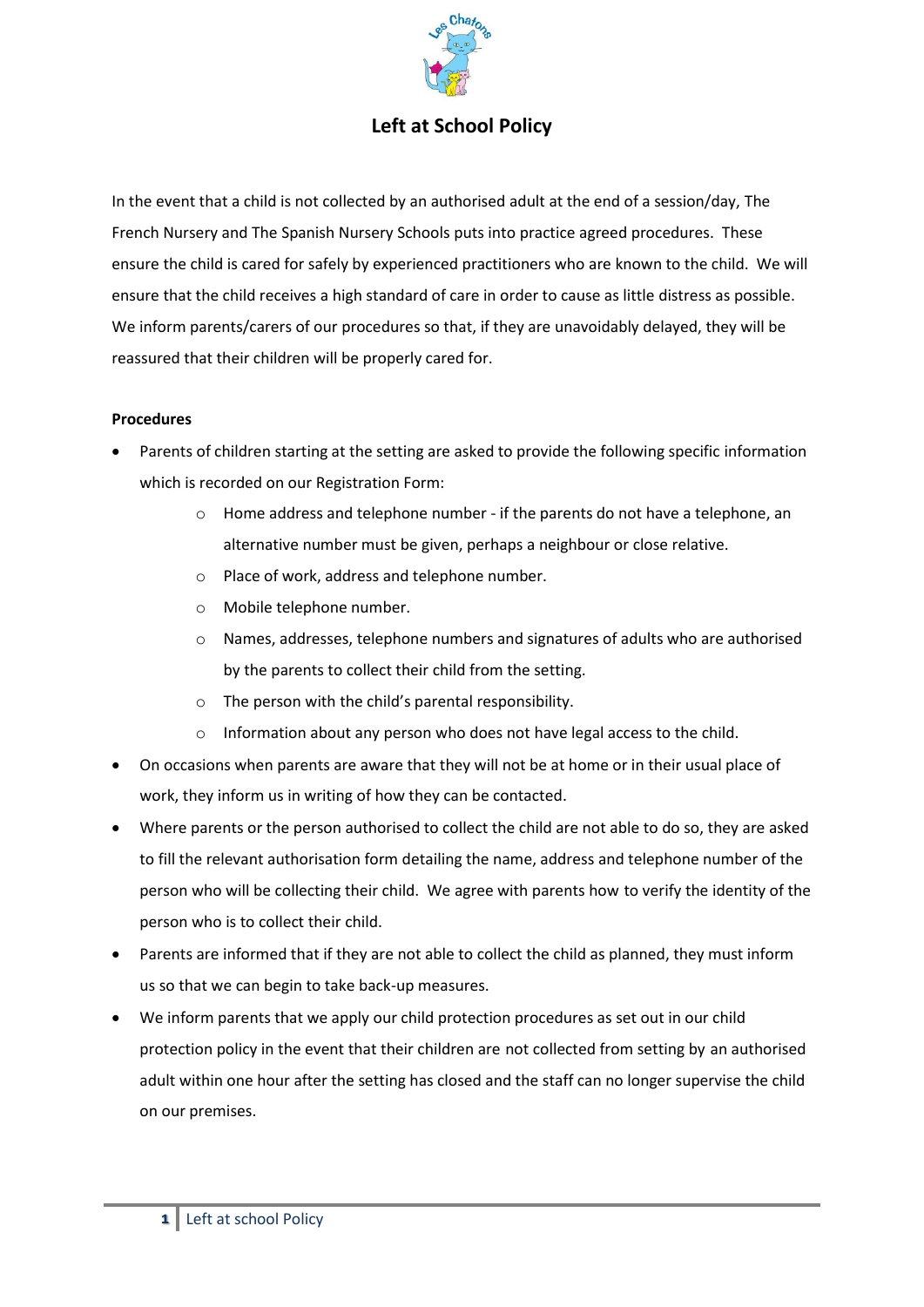Where a **child is not collected** at the end of the session/day, we make all the reasonable attempts to contact the parents or the nominated carers and we act in accordance with the following **procedures**:

- The child's file is checked for any information about changes to the normal collection routines.
- If no information is available, parents/carers are contacted at the telephone numbers provided.
- If this is unsuccessful, the adults who are authorised by the parents to collect their child from the setting - and whose telephone numbers are recorded on the Registration Form are contacted.
- The child is not allowed to leave the premises with anyone other than those named on the Registration Form or in the relevant authorisation form.
- The principal must be informed of the situation at this time.

Where **no-one collects the child after one hour** and there is no-one who can be contacted to collect the child, we apply the **procedures for uncollected children**.

- We contact our local authority children's social services care team: **020 7641 4000** Monday to Friday between 9am and 5pm (outside office hours: **020 7641 6000**)
- The child stays at setting in the care of two fully-vetted practitioners until the child is safely collected either by the parents or by a social care worker.
- Social Care will aim to find the parent or relative if they are unable to do so, the child will become looked after by the local authority.
- Under no circumstances do staff to go to look for the parent, nor do they take the child home with them.
- An Incident Form must be completed as fully as possible and placed in the Incident Book and child's file.
- Depending on circumstances, we reserve the right to charge parents for the additional hours worked by our staff.
- Ofsted may be informed:

| Telephone number: | 0300 123 1231 | Address: | <b>Piccadilly Gate</b> |
|-------------------|---------------|----------|------------------------|
|                   |               |          |                        |

Store Street Manchester M1 2WD